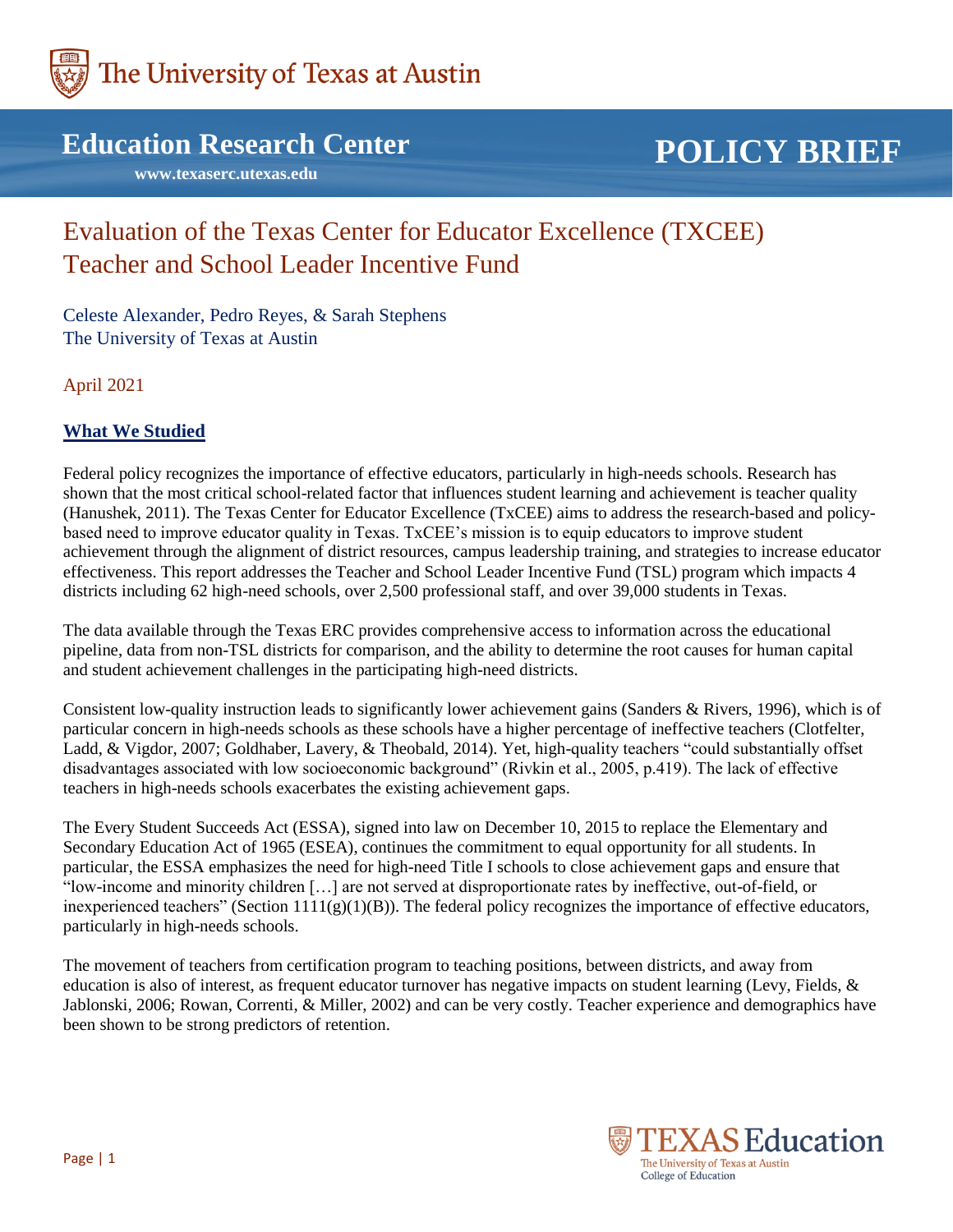#### **How We Analyzed the Data**

Originally, the TSL grant included 4 districts with 62 high-need schools, over 2,500 professional staff, and over 39,000 students in Texas. These four districts are representative of Texas in that they include schools with a variety of sizes and locations, which will aid in the replication efforts across the state. Each of the districts face unique challenges such as high numbers of at-risk students, low achievement, and obstacles recruiting and retaining effective educators. Across the project 84.7% of students are economically disadvantaged, 37.7% are English Language Learners (ELLs), and the student mobility rate is 20.9%.

Descriptive statistics will be the primary method for this project. Most of the research questions are concerned with the relative numbers of teachers with varying characteristics. Propensity scores were utilized to establish comparison groups for the TSL campuses.

There are twelve locale options in the 2016-2017 National Center for Education Statistics (NCES) data that include cities and suburbs of various sizes as well as towns and rural districts of varying distances from urban centers. The four TSL districts are in four different locales; fringe rural district, fringe town, distant rural district, and a large suburb. For each of these four locales, four additional districts were chosen as a source of comparison and additional insight. All of the Texas districts in these locales were categorized into quartiles by the percentage of students who receive free or reduced-price lunch (FRPL). Within each FRPL quartile and locale, a district was chosen that had a similar size and racial/ethnic distribution to the TSL district in that locale. The racial/ethnic distribution in particular was difficult to match with the TSL districts for all of the quartiles as race tends to correlate with FRPL status. Thus, the "comparison" districts are not ideal sources for comparison, although they provide additional data about teacher recruitment, retention, and promotion that lend perspective to the data from the TSL districts.

| District & Locale      | FRPL Quartile  | # of Students | %FRPL | %Black       | %Hispanic |
|------------------------|----------------|---------------|-------|--------------|-----------|
| <b>A-Fringe Rural</b>  | 3              | 1600          | 71    | 1            | 80        |
| <b>B-Fringe Rural</b>  | 4              | 700           | 98    | 0            | 98        |
| C-Fringe Rural         | 3              | 800           | 71    | 3            | 86        |
| D-Fringe Rural         | 2              | 1800          | 35    | 2            | 44        |
| E-Fringe Rural         | 1              | 800           | 25    | 0            | 20        |
| <b>A-Fringe Town</b>   | 3              | 6900          | 73    | 24           | 45        |
| <b>B-Fringe Town</b>   | 4              | 4700          | 82    | 8            | 60        |
| C-Fringe Town          | 3              | 4000          | 65    | 15           | 33        |
| D-Fringe Town          | 2              | 3200          | 41    | 10           | 32        |
| E-Fringe Town          | 1              | 5400          | 12    | 1            | 13        |
| <b>A-Distant Rural</b> | $\overline{2}$ | 850           | 41    | 8            | 14        |
| <b>B-Distant Rural</b> | 4              | 1000          | 76    | 14           | 25        |
| <b>C-Distant Rural</b> | 3              | 900           | 61    | 17           | 24        |
| <b>D-Distant Rural</b> | 2              | 810           | 44    | 6            | 13        |
| <b>E-Distant Rural</b> | 1              | 700           | 24    | 1            | 11        |
| A-Large Suburb         | 4              | 32200         | 88    | $\Omega$     | 99        |
| <b>B-Large Suburb</b>  | 4              | 30000         | 94    | <sup>0</sup> | 100       |
| C-Large Suburb         | 3              | 23000         | 63    | 22           | 57        |
| D-Large Suburb         | 2              | 28000         | 48    | 16           | 49        |
| E-Large Suburb         | 1              | 38000         | 19    | 4            | 25        |



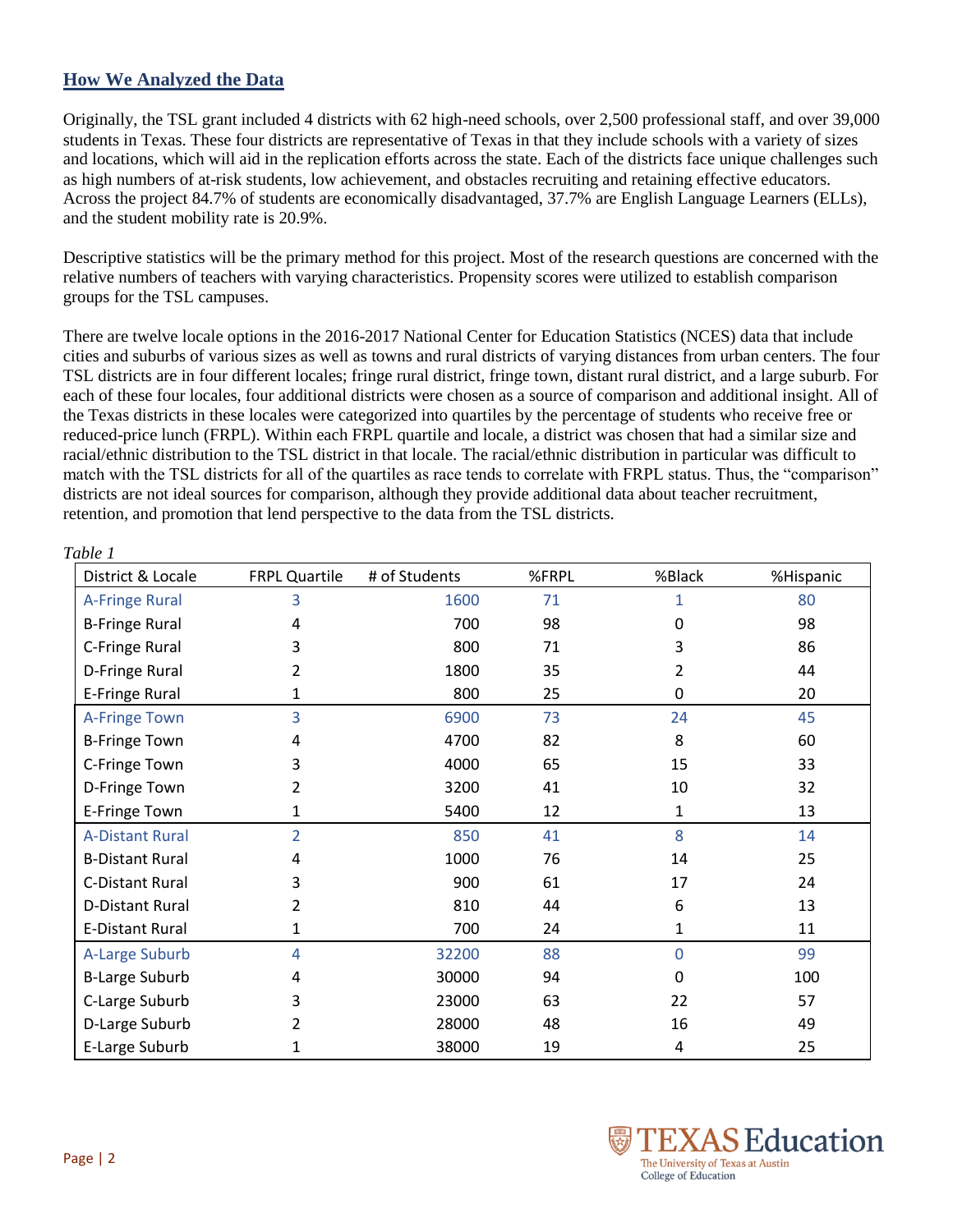## **What We Discovered**

The following are three of the important findings of this evaluation that will be discussed:

- 1. The percent of new hires prepared through a traditional program has decreased over time in most of the sample districts.
- 2. Of the newly hired teachers, the proportion who are new to teaching increases with higher percentages of economic disadvantage determined by Free or Reduced-Price Lunch (FRPL) among the students.
- 3. Teachers in large suburban districts on average earn higher salaries than teachers in other geographic district categories. There is also less variation in average salary between the group of large suburban districts.

#### **Newly Hired Teacher Preparation**

Teachers who are newly hired in a district are comprised of teachers who previously taught in other districts and firsttime teachers. Newly hired teachers are analyzed in this report from 2008 until 2017 (2007 analysis is impossible without 2006 data).

In Texas there are two main teacher preparation pathways: traditional institutes of higher education (IHE) or alternative certification programs (ACP). Tables 2 - 5 show the distribution of preparation pathways attended by TSL district teachers as well as teachers from each set of TSL comparison districts by percent. The TSL district is always "A" and is highlighted in green. The comparison districts are "B-E" and the comparison district that fell within the same quartile for the proportion of students receiving free or reduced-price lunch as the TSL district in that locale is highlighted in blue.

|                       |            | 2008   | 2009   | 2010   | 2011           | 2012   | 2013   | 2014   | 2015   | 2016   | 2017   |
|-----------------------|------------|--------|--------|--------|----------------|--------|--------|--------|--------|--------|--------|
| <b>A-Fringe Rural</b> | <b>ACP</b> | 41%    | 41%    | 33%    | 47%            | $\ast$ | 31%    | 53%    | 41%    | 43%    | 41%    |
|                       | <b>IHE</b> | 56%    | 59%    | 67%    | 47%            | $\ast$ | 62%    | 48%    | 56%    | 53%    | 33%    |
|                       | Total      | 32     | 22     | 27     | 15             | 9      | 26     | 40     | 32     | 30     | 27     |
| E-Fringe Rural        | <b>ACP</b> | $\ast$ | $\ast$ | 24%    | $\ast$         | $\ast$ | 50%    | $\ast$ | $\ast$ | $\ast$ | $\ast$ |
|                       | <b>IHE</b> | $\ast$ | $\ast$ | 67%    | $\ast$         | $\ast$ | 50%    | $\ast$ | $\ast$ | $\ast$ | $\ast$ |
|                       | Total      | 10     | 8      | 21     | 5              | 5.     | 10     | 8      | 10     | 7      | 6      |
| D-Fringe Rural        | <b>ACP</b> | $\ast$ | $\ast$ | $\ast$ | $\ast$         | $\ast$ | $\ast$ | 38%    | $\ast$ | $\ast$ | 40%    |
|                       | <b>IHE</b> | $\ast$ | $\ast$ | $\ast$ | $\ast$         | $\ast$ | $\ast$ | 62%    | $\ast$ | $\ast$ | 60%    |
|                       | Total      | 18     | 11     | 17     | 18             | $<$ 5  | 16     | 13     | 10     | 15     | 15     |
| <b>C-Fringe Rural</b> | <b>ACP</b> | 37%    | $\ast$ | $\ast$ | $\ast$         | $\ast$ | 33%    | 31%    | 28%    | 53%    | $\ast$ |
|                       | <b>IHE</b> | 63%    | $\ast$ | $\ast$ | $\ast$         | $\ast$ | 67%    | 69%    | 72%    | 47%    | $\ast$ |
|                       | Total      | 27     | 20     | 15     | 9 <sup>°</sup> | $<$ 5  | 24     | 16     | 18     | 15     | 14     |
| <b>B-Fringe Rural</b> | <b>ACP</b> | 46%    | $\ast$ | $\ast$ | $\ast$         | 38%    | $\ast$ | 50%    | 67%    | 44%    | $\ast$ |
|                       | <b>IHE</b> | 46%    | $\ast$ | $\ast$ | *              | 56%    | $\ast$ | 46%    | 33%    | 52%    | $\ast$ |
|                       | Total      | 13     | 8      | 8      | $<$ 5          | 16     | 17     | 24     | 24     | 25     |        |

*Table 2: Percentage of Newly Hired Teachers by Preparation Pathway- Fringe Rural Areas*

\* Cells with numbers less than five.

The group of districts located in fringe-rural areas appear to hire a larger percentage of teachers from IHE programs. The masked cells indicate that the number/percent is too small or low to report.

|               | .          |      |      |      |      |        | $\cdots$ |      |      |      |      |
|---------------|------------|------|------|------|------|--------|----------|------|------|------|------|
|               |            | 2008 | 2009 | 2010 | 2011 | 2012   | 2013     | 2014 | 2015 | 2016 | 2017 |
| A-Fringe Town | <b>ACP</b> | 53%  | 53%  | 45%  | 50%  | 46%    | 11%      | 47%  | 56%  | 44%  | 20%  |
|               | <b>IHE</b> | 44%  | 44%  | 53%  | 44%  | 47%    | 61%      | 45%  | 39%  | 47%  | 31%  |
|               | Total      | 100  | 89   | 51   | 64   | 57     | 76       | 95   | 139  | 112  | 97   |
| E-Fringe Town | <b>ACP</b> | 21%  | 38%  | 36%  | 44%  | $\ast$ | 27%      | 36%  | 32%  | 59%  | 41%  |
|               | <b>IHE</b> | 74%  | 62%  | 64%  | 50%  | $\ast$ | 70%      | 62%  | 68%  | 41%  | 59%  |

*Table 3: Percentage of Newly Hired Teachers by Preparation Pathway- Fringe Towns*

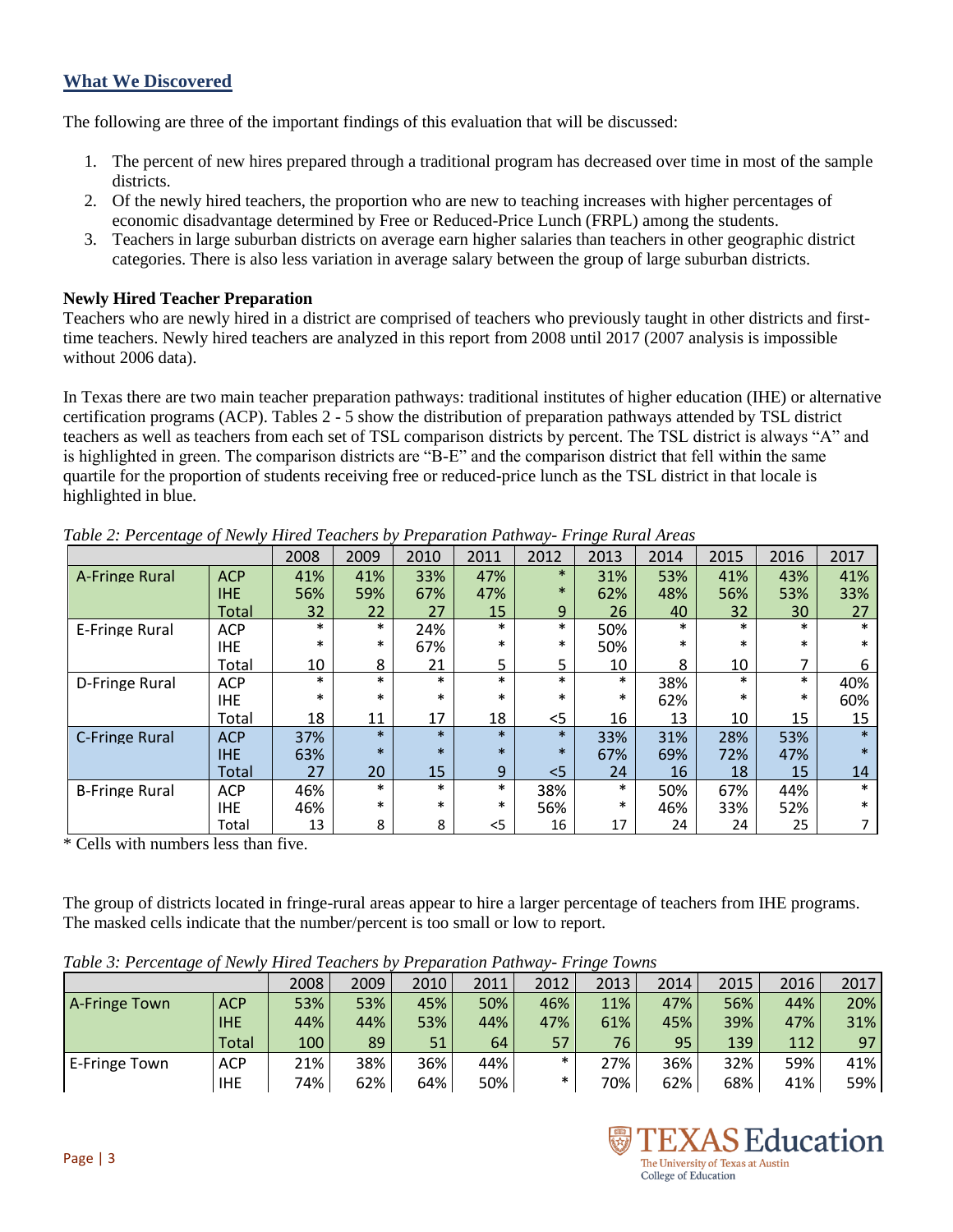|                      | Total      | 53  | 47  | 14  | 18 <sub>1</sub> | 14     | 33  | 50  | 37  | 46  | $22^{\circ}$ |
|----------------------|------------|-----|-----|-----|-----------------|--------|-----|-----|-----|-----|--------------|
| D-Fringe Town        | <b>ACP</b> | 32% | 31% | 46% | 39%             | $\ast$ | 43% | 38% | 45% | 44% | 37%          |
|                      | <b>IHE</b> | 68% | 69% | 54% | 57%             | $\ast$ | 57% | 58% | 50% | 56% | 60%          |
|                      | Total      | 57  | 36  | 24  | 23              | 8      | 42  | 40  | 42  | 48  | 35           |
| <b>C-Fringe Town</b> | <b>ACP</b> | 24% | 32% | 22% | 13%             | $\ast$ | 21% | 14% | 25% | 37% | 25%          |
|                      | <b>IHE</b> | 73% | 68% | 78% | 79%             | $\ast$ | 79% | 86% | 75% | 57% | 69%          |
|                      | Total      | 49  | 28  | 45  | 38              | 25     | 28  | 43  | 48  | 46  | 32           |
| <b>B-Fringe Town</b> | <b>ACP</b> | 55% | 48% | 69% | 48%             | 35%    | 57% | 48% | 47% | 57% | 57%          |
|                      | IHE        | 38% | 50% | 30% | 52%             | 65%    | 41% | 52% | 49% | 43% | 35%          |
|                      | Total      | 60  | 62  | 70  | 50              | 17     | 58  | 60  | 83  | 100 | 60           |

\* Cells with numbers less than five.

In general, the districts in fringe towns appear to hire a higher percentage of IHE prepared teachers with the exception of A-Fringe Town and somewhat B-Fringe Town which hires a mixed up and down of the percent of teachers from ACP and IHE programs.

| Table 4: Percentage of Newly Hired Teachers by Preparation Pathway- Distant Rural Areas |  |  |  |  |
|-----------------------------------------------------------------------------------------|--|--|--|--|

|                        |              | 2008   | 2009   | 2010   | 2011   | 2012           | 2013   | 2014   | 2015   | 2016   | 2017   |
|------------------------|--------------|--------|--------|--------|--------|----------------|--------|--------|--------|--------|--------|
| <b>A-Distant Rural</b> | <b>ACP</b>   | 33%    | $\ast$ | $\ast$ | $\ast$ | $*$            | 38%    | $\ast$ | 36%    | $\ast$ | 38%    |
|                        | <b>IHE</b>   | 67%    | $\ast$ | $\ast$ | $\ast$ | $\ast$         | 62%    | $\ast$ | 57%    | $\ast$ | 38%    |
|                        | <b>Total</b> | 18     | 7      | 13     | 8      | 7              | 13     | 9      | 28     | 12     | 21     |
| <b>E-Distant Rural</b> | <b>ACP</b>   | $\ast$ | $\ast$ | $\ast$ | $\ast$ | $\ast$         | $\ast$ | $\ast$ | $\ast$ | $\ast$ | $\ast$ |
|                        | <b>IHE</b>   | $\ast$ | $\ast$ | $\ast$ | $\ast$ | $\ast$         | $\ast$ | $\ast$ | $\ast$ | $\ast$ | $\ast$ |
|                        | Total        |        | 8      | 7      | $<$ 5  | 6              |        | 6      | 5      | 11     | 8      |
| <b>D-Distant Rural</b> | <b>ACP</b>   | $\ast$ | 29%    | $\ast$ | $\ast$ | $\ast$         | $\ast$ | $\ast$ | $\ast$ | 28%    | $\ast$ |
|                        | IHE          | $\ast$ | 65%    | $\ast$ | $\ast$ | $\ast$         | $\ast$ | $\ast$ | $\ast$ | 67%    | $\ast$ |
|                        | Total        | 13     | 17     | 15     | 8      | 5 <sup>1</sup> | 9      | 11     | 8      | 18     | 8      |
| <b>C-Distant Rural</b> | <b>ACP</b>   | $\ast$ | $\ast$ | 35%    | $\ast$ | $\ast$         | $\ast$ | $\ast$ | $\ast$ | $\ast$ | $\ast$ |
|                        | IHE.         | $\ast$ | $\ast$ | 60%    | $\ast$ | $\ast$         | $\ast$ | $\ast$ | $\ast$ | $\ast$ | $\ast$ |
|                        | Total        | 18     | 8      | 20     | 12     | 8              | 17     | 16     | 18     | 18     | 14     |
| <b>B-Distant Rural</b> | <b>ACP</b>   | $\ast$ | $\ast$ | $\ast$ | $\ast$ | $\ast$         | $\ast$ | $\ast$ | 29%    | $\ast$ | $\ast$ |
|                        | IHE          | $\ast$ | $\ast$ | $\ast$ | $\ast$ | $\ast$         | $\ast$ | $\ast$ | 62%    | $\ast$ | $\ast$ |
|                        | Total        | 14     | 22     | 16     | 19     | 10             | 14     | 17     | 21     | 20     | <5     |

\* Cells with numbers less than five.

For the numbers able to be reported, districts in the distant rural areas appear to hire a substantially higher percent of teachers from IHE programs.

*Table 5: Percentage of Newly Hired Teachers by Preparation Pathway- Large Suburbs*

|                |            |      |      |      |      |      | $L_{\rm w} \wedge L_{\rm w} \wedge L_{\rm w} \wedge L_{\rm w}$ |      |      |      |      |
|----------------|------------|------|------|------|------|------|----------------------------------------------------------------|------|------|------|------|
|                |            | 2008 | 2009 | 2010 | 2011 | 2012 | 2013                                                           | 2014 | 2015 | 2016 | 2017 |
| A-Large Suburb | <b>ACP</b> | 61%  | 65%  | 58%  | 53%  | 55%  | 51%                                                            | 55%  | 58%  | 57%  | 36%  |
| <b>PSJA</b>    | <b>IHE</b> | 38%  | 32%  | 37%  | 44%  | 43%  | 46%                                                            | 42%  | 39%  | 39%  | 16%  |
|                | Total      | 264  | 395  | 260  | 189  | 205  | 229                                                            | 273  | 213  | 235  | 226  |
| E-Large Suburb | <b>ACP</b> | 19%  | 22%  | 24%  | 33%  | 33%  | 29%                                                            | 25%  | 32%  | 31%  | 38%  |
| Leander        | IHE.       | 74%  | 76%  | 73%  | 64%  | 64%  | 67%                                                            | 71%  | 65%  | 66%  | 59%  |
|                | Total      | 397  | 390  | 309  | 302  | 168  | 326                                                            | 336  | 353  | 438  | 284  |
| D-Large Suburb | <b>ACP</b> | 32%  | 31%  | 31%  | 36%  | 29%  | 38%                                                            | 31%  | 37%  | 40%  | 40%  |
| Pflugerville   | <b>IHE</b> | 66%  | 65%  | 69%  | 62%  | 68%  | 60%                                                            | 68%  | 59%  | 56%  | 56%  |
|                | Total      | 344  | 329  | 245  | 243  | 234  | 304                                                            | 346  | 352  | 331  | 247  |
| C-Large Suburb | <b>ACP</b> | 29%  | 35%  | 34%  | 37%  | 32%  | 35%                                                            | 35%  | 34%  | 43%  | 40%  |

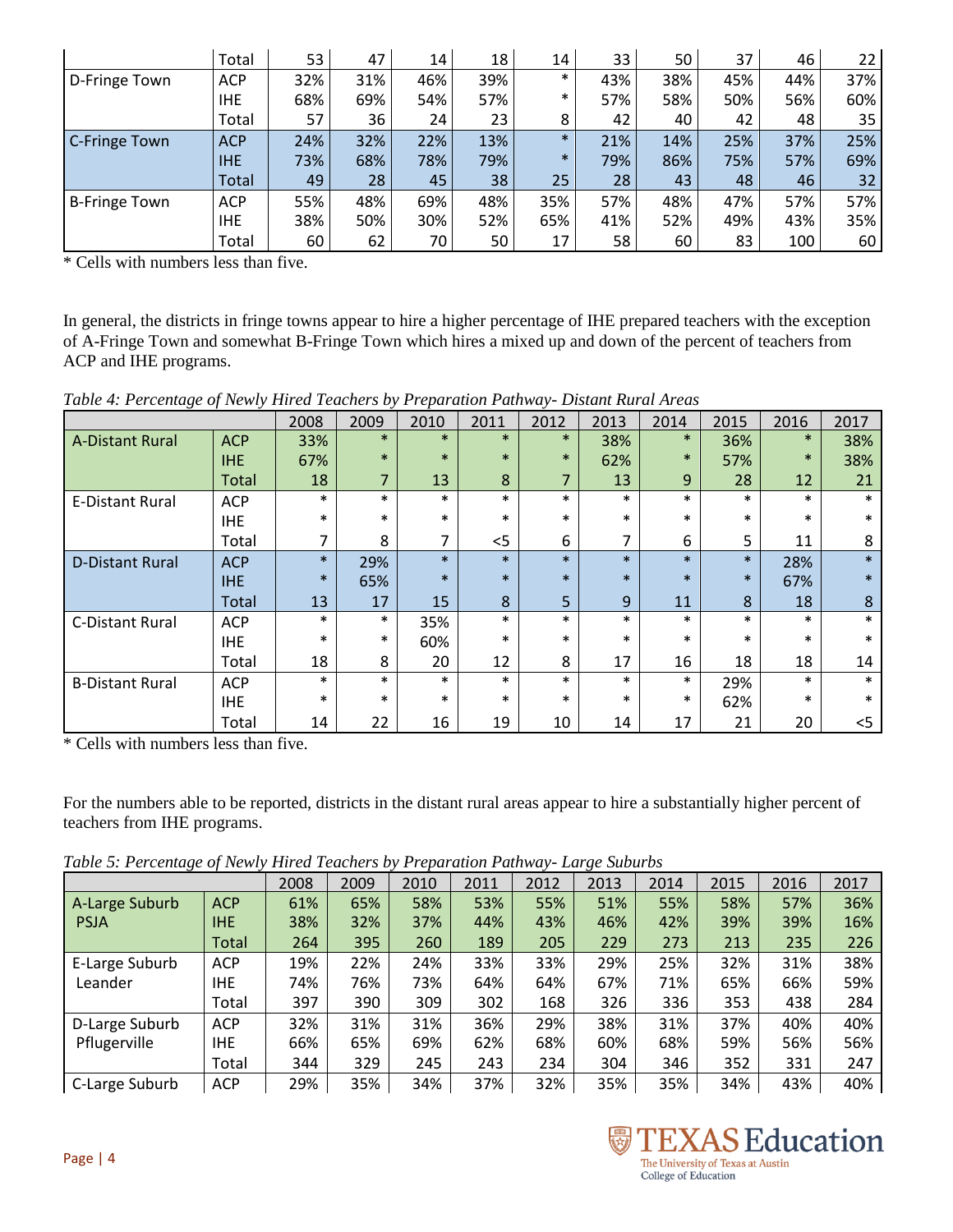| Judson         | <b>IHE</b> | 69% | 62% | 60% | 59% | 66% | 59% | 62% | 62% | 57% | 59% |
|----------------|------------|-----|-----|-----|-----|-----|-----|-----|-----|-----|-----|
|                | Total      | 352 | 251 | 231 | 264 | 177 | 209 | 337 | 429 | 207 | 182 |
| B-Large Suburb | <b>ACP</b> | 57% | 64% | 58% | 53% | 59% | 57% | 58% | 65% | 60% | 66% |
| La Joya        | <b>IHE</b> | 42% | 34% | 41% | 44% | 37% | 41% | 40% | 34% | 39% | 32% |
|                | Total      | 316 | 259 | 238 | 223 | 161 | 223 | 220 | 209 | 173 | 106 |

\* Cells with numbers less than five.

Large Suburban districts tended to have less consistent patterns of percent of teachers hired from ACP and IHE programs. A-Large Suburb and B-Large Suburb consistently hired more ACP teachers. Whereas, C-Large Suburb, D-Large Suburb, and E-Large Suburb consistently hired more IHE teachers. Diversification in the state market of preparation options observed in prior research (Lincove et al., 2015) could partially explain this trend.

Overall, the percent of new hires prepared through a traditional program has decreased over time in most of the sample districts. Consistent across districts, there is a drop off in the number of newly hired teachers from the 2011 to 2012 school year, likely attributable to the large budget cuts to education passed during the 2011 legislative session. According to the snapshot of data provided by the tables above most districts have not returned to the pre-2011 levels of hiring, and larger districts appear slower to rebound.

#### **Newly Hired Teachers and Percentage FRPL**

Table 6 shows the distribution of newly hired teachers by the proportion of students receiving FRPL.

|                        | FRPL %  | 2012   | 2013   | 2014   | 2015   | 2016   | 2017   |
|------------------------|---------|--------|--------|--------|--------|--------|--------|
| A-Fringe Rural         | 50-75%  | $\ast$ | $\ast$ | $\ast$ | $\ast$ | $\ast$ | $\ast$ |
|                        | 75-100% | $\ast$ | $\ast$ | $\ast$ | $\ast$ | $*$    | $\ast$ |
| A-Fringe Town          | 25-50%  | $\ast$ | 7%     |        |        |        | 7%     |
|                        | 50-75%  | 61%    | 49%    | 36%    | 32%    | 38%    | 31%    |
|                        | 75-100% | $\ast$ | 45%    | 63%    | 66%    | 56%    | 47%    |
| <b>A-Distant Rural</b> | 25-50%  | 100%   | 100%   | 100%   | 100%   | 100%   | 100%   |
| A-Large Suburb         | 50-75%  | $\ast$ | $\ast$ | $\ast$ | $\ast$ | 5%     | $\ast$ |
|                        | 75-100% | $\ast$ | $\ast$ | $\ast$ | $\ast$ | 95%    | $\ast$ |

*Table 6: Percentage of Newly Hired Teachers* 

\* Count <5 and or including complementary cell masking.

In terms of newly hired teachers, it is evident that within the larger districts (A-Large Suburb and A-Fringe Town), the bulk of new hires within high %FRPL schools are newly hired. A-Fringe Town's proportion of new-to-teaching teachers is similar to results for the large suburban districts observed.

On average, the proportion of newly hired teachers in a district varies substantially, especially for smaller districts. This is not necessarily surprising as it takes fewer teachers to influence this proportion in smaller districts. The newly hired teachers increases with higher percentages of economic disadvantage students at the campus at which a teacher teaches.

#### **Teacher Salaries**

The tables and graphs below show changes in average teacher salaries over time grouped by district geographic locales. The salaries were computed by dividing the pay by the full-time equivalent (FTE) to weight the salary by the amount of time they spent teaching.

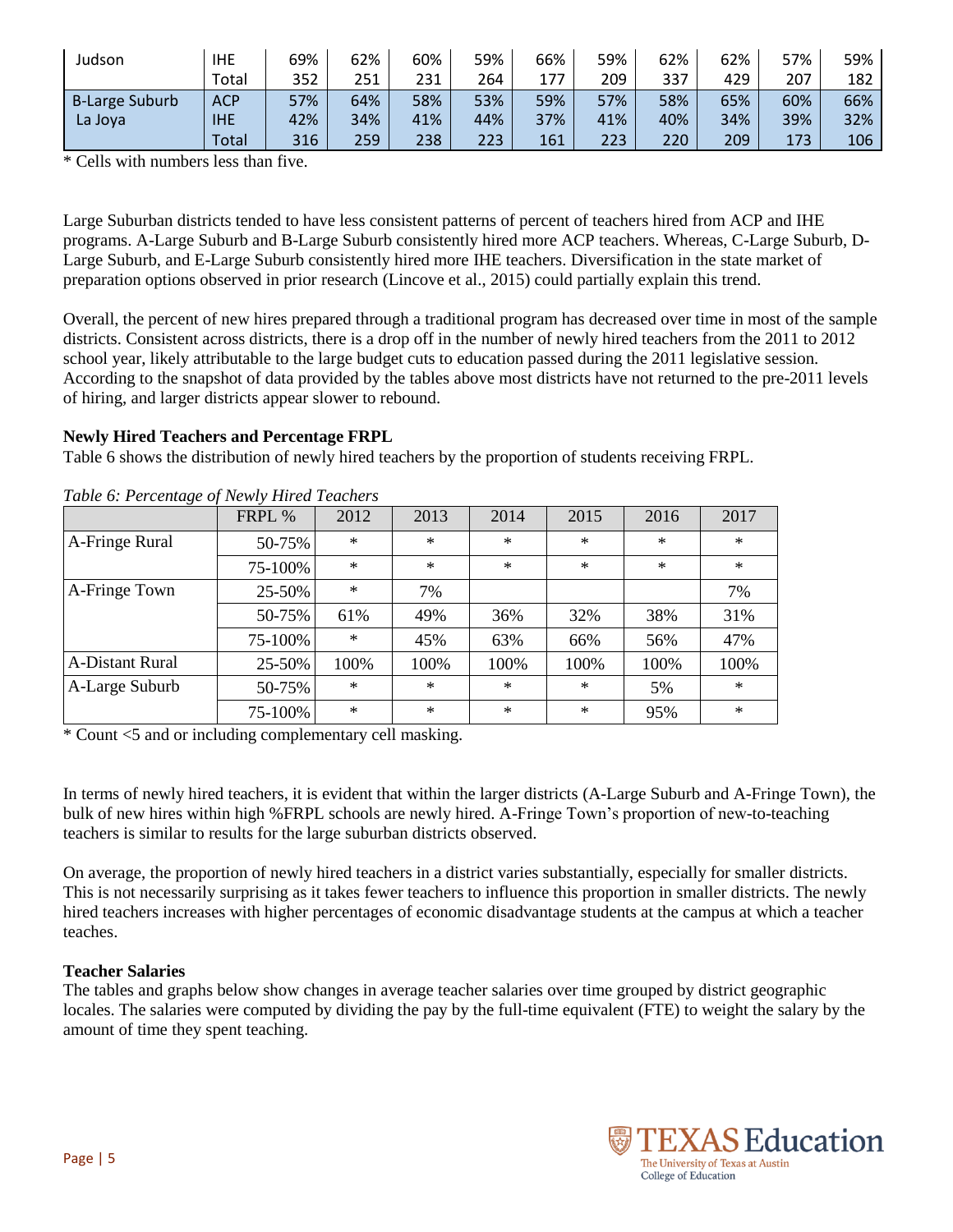|                 |            | 2007      | 2008     | 2009     | 2010      | 2011     | 2012     | 2013     | 2014     | 2015     | 2016     | 2017      |
|-----------------|------------|-----------|----------|----------|-----------|----------|----------|----------|----------|----------|----------|-----------|
| $A -$           | Mean       | \$42,300  | \$42,831 | \$46,109 | \$46,775  | \$47,277 | \$46,825 | \$48,229 | \$47,931 | \$50,006 | \$52,102 | \$55,916  |
| Fringe          | Min        | \$30,635  | \$30,227 | \$35,501 | \$19,999  | \$39,000 | \$39,000 | \$40,200 | \$28,842 | \$42,396 | \$45,000 | \$48,000  |
| Rural           | Max        | \$109,304 | \$61,472 | \$63,945 | \$64,945  | \$64,205 | \$64,038 | \$65,654 | \$66,894 | \$70,000 | \$70,048 | \$73,729. |
| E-Fringe        | Mean       | \$47,204  | \$48,687 | \$49,825 | \$49,940  | \$50,556 | \$50,824 | \$51,989 | \$53,328 | \$54,048 | \$55,633 | \$58,253  |
| Rural           | Min        | \$39,500  | \$41,000 | \$42,000 | \$19,003  | \$19,343 | \$44,000 | \$45,100 | \$45,635 | \$46,500 | \$48,080 | \$49,750  |
|                 | Max        | \$63,133  | \$64,333 | \$66,206 | \$64,520  | \$65,230 | \$64,756 | \$66,051 | \$68,033 | \$70,040 | \$72,841 | \$136,104 |
| D-Fringe        | Mean       | \$41,307  | \$44,299 | \$44,582 | \$47,843  | \$46,523 | \$47,020 | \$47,046 | \$45,473 | \$48,639 | \$50,301 | \$50,954  |
| Rural           | Min        | \$31,193  | \$33,500 | \$33,500 | \$35,500  | \$30,150 | \$35,600 | \$36,000 | \$36,000 | \$37,500 | \$40,000 | \$41,000  |
|                 | <b>Max</b> | \$68,500  | \$71,500 | \$73,000 | \$128,903 | \$77,501 | \$79,000 | \$80,500 | \$82,000 | \$83,500 | \$84,900 | \$84,900  |
| C-Fringe        | Mean       | \$40,056  | \$40,233 | \$40,750 | \$44,298  | \$46,731 | \$45,980 | \$42,885 | \$47,519 | \$48,234 | \$49,958 | \$50,298  |
| Rural           | Min        | \$29,500  | \$30,500 | \$12,679 | \$32,108  | \$32,109 | \$32,110 | \$32,110 | \$25,000 | \$37,320 | \$37,910 | \$38,750  |
|                 | <b>Max</b> | \$58,398  | \$65,060 | \$60,394 | \$64,525  | \$64,525 | \$66,307 | \$65,525 | \$68,587 | \$68,589 | \$70,087 | \$84,847  |
| <b>B-Fringe</b> | Mean       | \$42,000  | \$42,873 | \$43,353 | \$43,281  | \$44,052 | \$42,670 | \$43,943 | \$44,616 | \$45,169 | \$42,166 | \$42,994  |
| Rural           | Min        | \$33,500  | \$34,000 | \$34,000 | \$31,884  | \$36,400 | \$35,999 | \$36,000 | \$20,944 | \$24,846 | \$34,842 | \$36,000  |
|                 | Max        | \$73,200  | \$73,200 | \$64,000 | \$59,301  | \$58,279 | \$55,980 | \$58,380 | \$99,505 | \$72,044 | \$63,573 | \$60,478  |

*Table 7: Teacher Total Salary- Fringe Rural Areas*



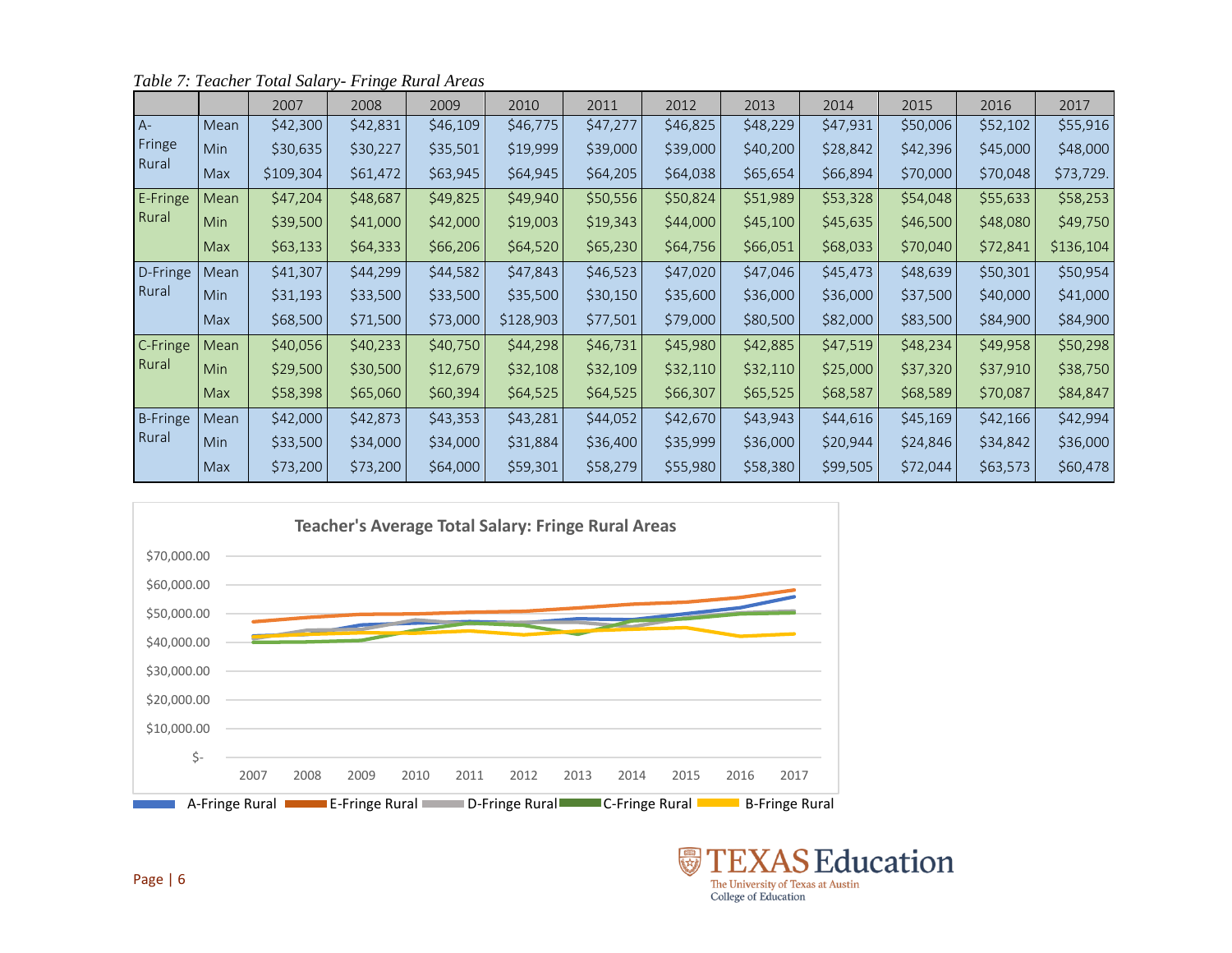|          |            | 2007     | 2008      | 2009      | 2010      | 2011     | 2012      | 2013      | 2014      | 2015      | 2016      | 2017      |
|----------|------------|----------|-----------|-----------|-----------|----------|-----------|-----------|-----------|-----------|-----------|-----------|
| A-Fringe | Mean       | \$45,617 | \$48,165  | \$50,239  | \$51,251  | \$51,030 | \$50,795  | \$50,495  | \$51,288  | \$51,304  | \$54,033  | \$53,766  |
| Towns    | Min        | \$66     | \$50      | \$15,041  | \$16,286  | \$15,410 | \$13,821  | \$21,168  | \$17,028  | \$16,187  | \$15,815  | \$15,815  |
|          | Max        | \$77,716 | \$82,599  | \$83,161  | \$90,518  | \$78,119 | \$89,496  | \$86,600  | \$104,200 | \$90,941  | \$306,815 | \$119,410 |
| E-Fringe | Mean       | \$46,955 | \$47,697  | \$49,899  | \$50,145  | \$50,514 | \$51,106  | \$50,819  | \$52,505  | \$53,927  | \$55,377  | \$55,662  |
| Towns    | Min        | \$16,029 | \$38,000  | \$42,500  | \$42,500  | \$14,006 | \$19,026  | \$20,817  | \$20,121  | \$15,748  | \$48,950  | \$20,000  |
|          | Max        | \$95,972 | \$109,500 | \$104,440 | \$88,200  | \$89,000 | \$123,520 | \$137,955 | \$90,571  | \$91,664  | \$94,453  | \$95,003  |
| D-Fringe | Mean       | \$42,266 | \$42,124  | \$43,822  | \$46,157  | \$46,181 | \$45,323  | \$45,540  | \$45,721  | \$47,134  | \$48,797  | \$49,011  |
| Towns    | Min        | \$35,300 | \$14,212  | \$35,924  | \$39,640  | \$39,200 | \$36,000  | \$32,993  | \$36,999  | \$41,998  | \$43,260  | \$43,260  |
|          | Max        | \$65,743 | \$67,254  | \$68,363  | \$171,441 | \$70,168 | \$69,160  | \$72,757  | \$80,000  | \$103,283 | \$78,451  | \$94,099  |
| C-Fringe | Mean       | \$41,846 | \$43,029  | \$42,717  | \$43,589  | \$43,877 | \$44,751  | \$43,931  | \$42,921  | \$44,188  | \$45,932  | \$46,592  |
| Towns    | Min        | \$28,420 | \$31,002  | \$31,000  | \$32,100  | \$15,550 | \$29,755  | \$24,900  | \$27,000  | \$27,111  | \$26,558  | \$28,526  |
|          | Max        | \$91,000 | \$97,000  | \$95,000  | \$103,700 | \$75,978 | \$76,000  | \$76,000  | \$76,800  | \$74,000  | \$75,026  | \$76,406  |
| B-Fringe | Mean       | \$44,709 | \$45,456  | \$46,252  | \$48,560  | \$49,654 | \$47,759  | \$47,679  | \$50,157  | \$52,134  | \$52,776  | \$52,673  |
| Towns    | <b>Min</b> | \$13,547 | \$39,425  | \$40,000  | \$18,513  | \$23,025 | \$22,125  | \$19,866  | \$11,063  | \$24,188  | \$47,500  | \$2,437   |
|          | Max        | \$76,442 | \$81,201  | \$70,186  | \$75,360  | \$80,000 | \$78,845  | \$90,299  | \$84,015  | \$432,371 | \$82,000  | \$90,840  |

*Table 8: Teacher Total Salary- Fringe Town Areas*



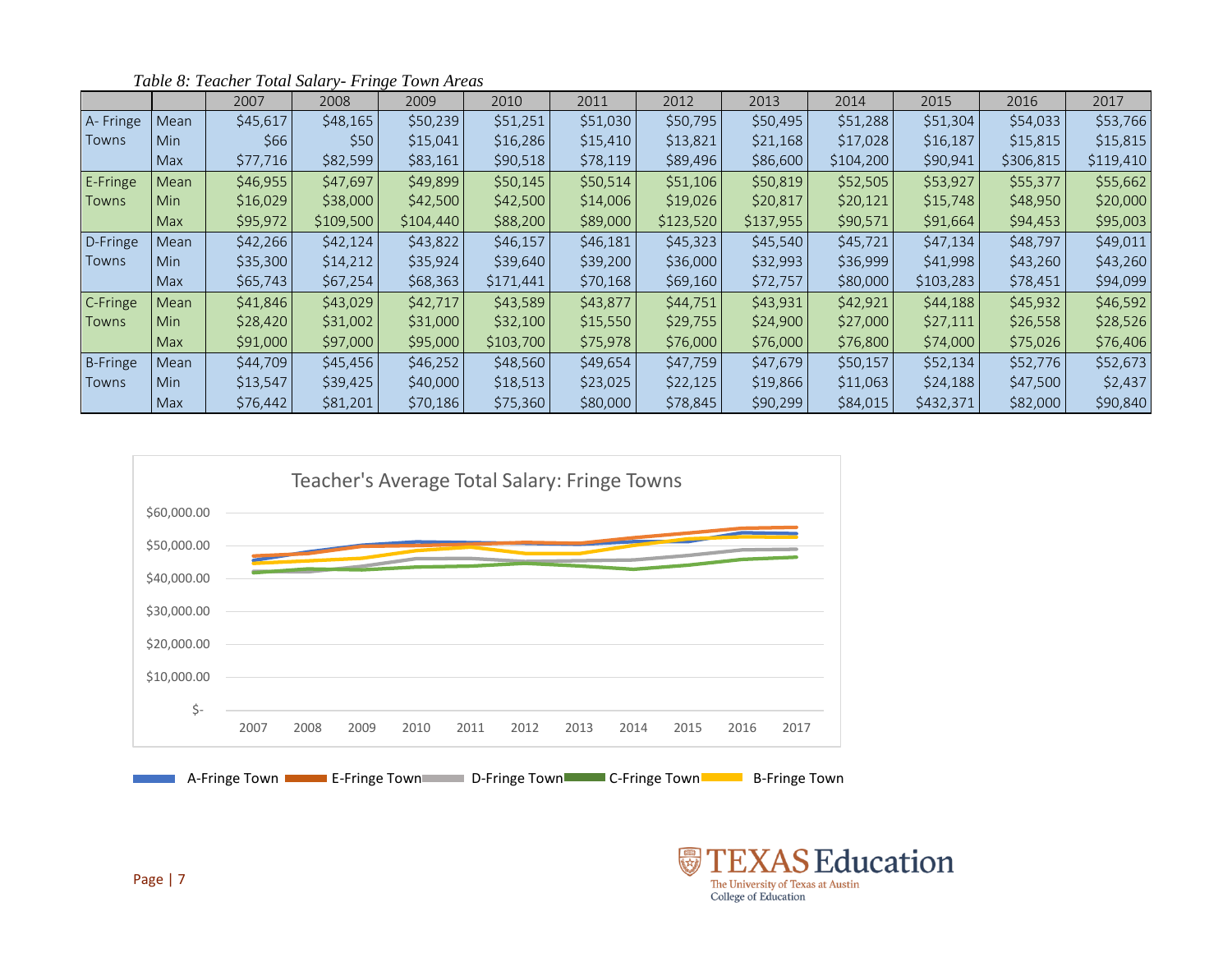|                  |            | 2007     | 2008     | 2009     | 2010     | 2011     | 2012     | 2013     | 2014     | 2015     | 2016      | 2017     |
|------------------|------------|----------|----------|----------|----------|----------|----------|----------|----------|----------|-----------|----------|
| A-Distant   Mean |            | \$39,649 | \$40,598 | \$42,624 | \$43,923 | \$42,874 | \$44,099 | \$43,866 | \$46,527 | \$46,544 | \$46,659  | \$47,721 |
| Rural            | <b>Min</b> | \$29,165 | \$33,600 | \$33,600 | \$33,600 | \$5,117  | \$34,222 | \$35,000 | \$37,000 | \$13,995 | \$14,330  | \$22,618 |
|                  | <b>Max</b> | \$61,005 | \$66,806 | \$69,427 | \$76,500 | \$60,112 | \$75,260 | \$62,197 | \$63,898 | \$79,919 | \$81,338  | \$71,500 |
| E- Distant       | Mean       | \$43,376 | \$44,258 | \$44,328 | \$45,383 | \$45,830 | \$47,838 | \$48,222 | \$48,048 | \$49,136 | \$50,410  | \$50,654 |
| Rural            | <b>Min</b> | \$20,610 | \$28,820 | \$30,060 | \$30,000 | \$16,469 | \$31,560 | \$32,760 | \$34,160 | \$34,860 | \$20,000  | \$36,500 |
|                  | <b>Max</b> | \$73,416 | \$75,416 | \$70,001 | \$74,916 | \$75,916 | \$75,000 | \$76,500 | \$78,000 | \$78,000 | \$80,750  | \$83,000 |
| D-Distant        | Mean       | \$43,414 | \$45,976 | \$45,892 | \$47,175 | \$47,767 | \$47,405 | \$47,429 | \$49,141 | \$49,448 | \$50,734  | \$50,562 |
| Rural            | <b>Min</b> | \$25,500 | \$31,925 | \$32,325 | \$33,529 | \$34,300 | \$33,300 | \$33,300 | \$33,800 | \$35,700 | \$36,000  | \$35,561 |
|                  | <b>Max</b> | \$66,114 | \$73,378 | \$76,500 | \$75,000 | \$77,251 | \$69,667 | \$77,520 | \$85,487 | \$78,280 | \$89,813  | \$81,600 |
| C-Fringe         | Mean       | \$38,416 | \$39,399 | \$39,922 | \$39,971 | \$40,514 | \$40,328 | \$40,556 | \$40,934 | \$42,637 | \$45,080  | \$44,875 |
| Towns            | <b>Min</b> | \$27,320 | \$28,320 | \$28,320 | \$29,220 | \$29,220 | \$29,220 | \$29,820 | \$19,244 | \$30,340 | \$28,050  | \$31,080 |
|                  | Max        | \$64,320 | \$64,520 | \$64,520 | \$62,523 | \$63,523 | \$67,100 | \$67,100 | \$72,000 | \$73,530 | \$128,000 | \$90,000 |
| <b>B-Distant</b> | Mean       | \$42,135 | \$41,734 | \$43,048 | \$43,900 | \$43,687 | \$44,029 | \$44,396 | \$44,146 | \$43,717 | \$44,426  | \$44,729 |
| Rural            | <b>Min</b> | \$29,320 | \$29,320 | \$30,820 | \$31,747 | \$18,700 | \$18,700 | \$14,500 | \$15,000 | \$12,500 | \$12,500  | \$12,500 |
|                  | <b>Max</b> | \$54,082 | \$53,135 | \$60,503 | \$61,430 | \$63,840 | \$75,000 | \$78,800 | \$87,200 | \$90,000 | \$90,000  | \$80,004 |

*Table 9: Teacher Total Salary- District Rural Areas*



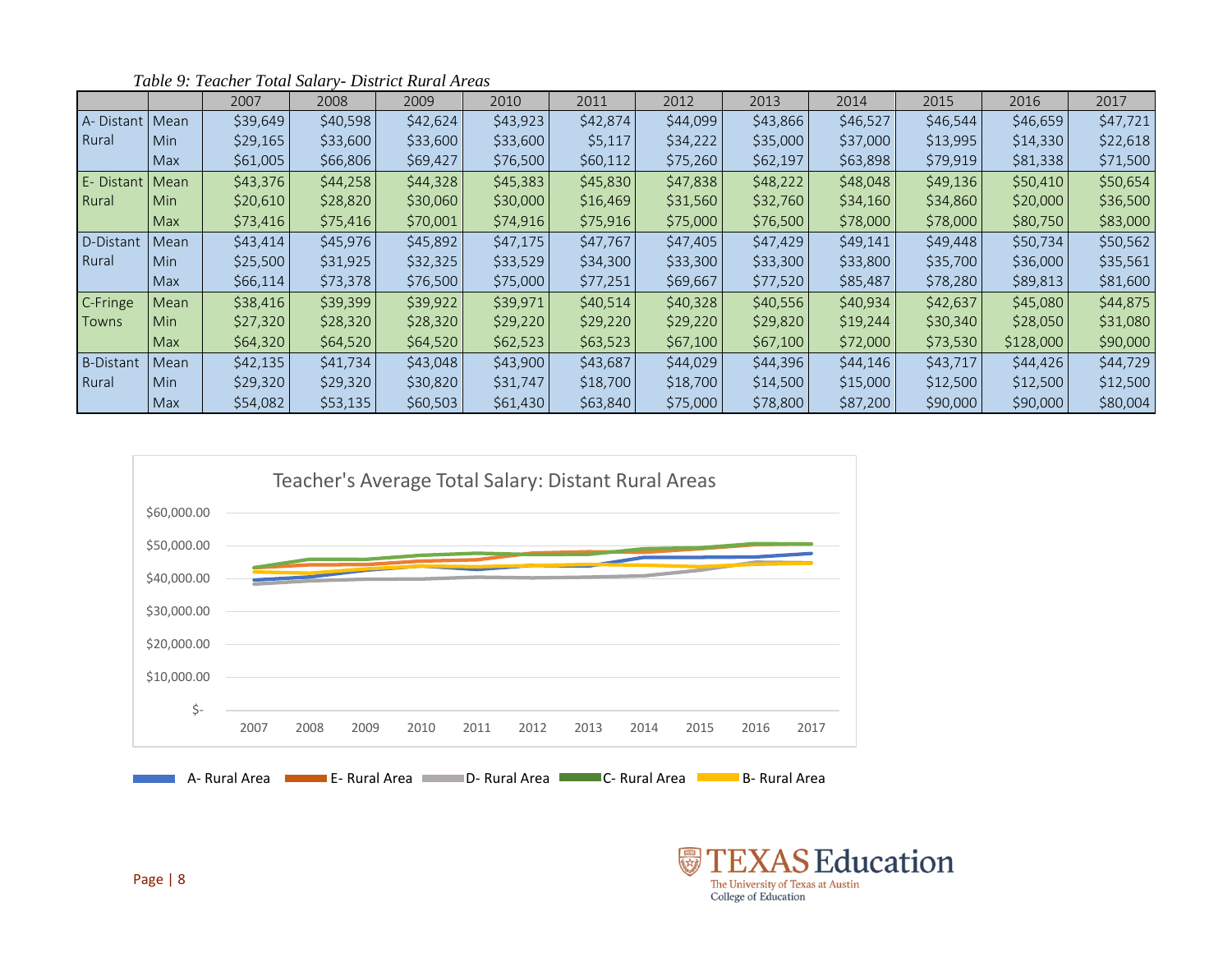|                |            | 2007     | 2008      | 2009      | 2010      | 2011      | 2012      | 2013      | 2014      | 2015      | 2016      | 2017      |
|----------------|------------|----------|-----------|-----------|-----------|-----------|-----------|-----------|-----------|-----------|-----------|-----------|
| A-Large        | Mean       | \$45,534 | \$46,558  | \$48,139  | \$48,971  | \$49,696  | \$49,651  | \$50,464  | \$51,012  | \$52,337  | \$52,987  | \$54,031  |
| <b>Suburbs</b> | Min        | \$3,800  | \$16,987  | \$17,330  | \$16,237  | \$5,745   | \$12,155  | \$19,076  | \$15,744  | \$22,748  | \$16,267  | \$12,614  |
|                | <b>Max</b> | \$84,620 | \$87,726  | \$124,741 | \$93,570  | \$96,104  | \$96,182  | \$238,446 | \$93,482  | \$100,406 | \$96,985  | \$108,499 |
| E-Large        | Mean       | \$44,983 | \$46,329  | \$47,917  | \$49,144  | \$49,811  | \$49,653  | \$50,064  | \$50,220  | \$50,545  | \$51,275  | \$51,930  |
| <b>Suburbs</b> | Min        | \$15,722 | \$13,762  | \$17,273  | \$18,365  | \$18,689  | \$18,194  | \$18,484  | \$18,161  | \$18,744  | \$19,711  | \$38,670  |
|                | Max        | \$85,577 | \$89,499. | \$92,500  | \$94,573  | \$143,294 | \$282,575 | \$91,499  | \$104,554 | \$147,865 | \$434,002 | \$99,774  |
| D-Large        | Mean       | \$45,062 | \$46,675  | \$47,013  | \$48,171  | \$48,475  | \$49,248  | \$48,340  | \$48,392  | \$50,328  | \$50,580  | \$51,685  |
| <b>Suburbs</b> | Min        | \$18,829 | \$16,129  | \$16,830  | \$18,471  | \$17,462  | \$16,637  | \$16,312  | \$17,714  | \$16,312  | \$11,382  | \$15,886  |
|                | <b>Max</b> | \$76,200 | \$79,212  | \$201,800 | \$91,260  | \$95,601  | \$154,277 | \$288,462 | \$264,185 | \$315,912 | \$99,787  | \$108,384 |
| C-Large        | Mean       | \$45,771 | \$47,146  | \$48,854  | \$50,156  | \$49,745  | \$49,290  | \$49,315  | \$50,715  | \$51,847  | \$54,280  | \$54,085  |
| <b>Suburbs</b> | Min        | \$12,986 | \$13,015  | S-        | \$14,277  | \$15,888  | \$9,657   | \$13,046  | \$16,007  | \$16,276  | \$18,760  | \$9,172   |
|                | <b>Max</b> | \$71,965 | \$74,967  | \$91,500  | \$200,711 | \$80,225  | \$93,842  | \$342,806 | \$97,500  | \$100,600 | \$83,076  | \$93,991  |
| <b>B-Large</b> | Mean       | \$46,797 | \$47,792  | \$49,674  | \$49,983  | \$50,481  | \$49,972  | \$50,774  | \$52,100  | \$54,160  | \$54,792  | \$56,531  |
| Suburbs        | Min        | \$22,850 | \$38,999  | \$39,997  | \$13,988  | \$17,103  | \$12,155  | \$15,607  | \$19,178  | \$14,431  | \$19,164  | \$26,973  |
|                | <b>Max</b> | S89.857  | \$89,000  | \$93,672  | \$94,272  | \$96,259  | \$107,714 | \$84,666  | \$86,284  | \$107,479 | \$97,246  | \$100,977 |

*Table 10: Teacher Total Salary- Large Suburbs*